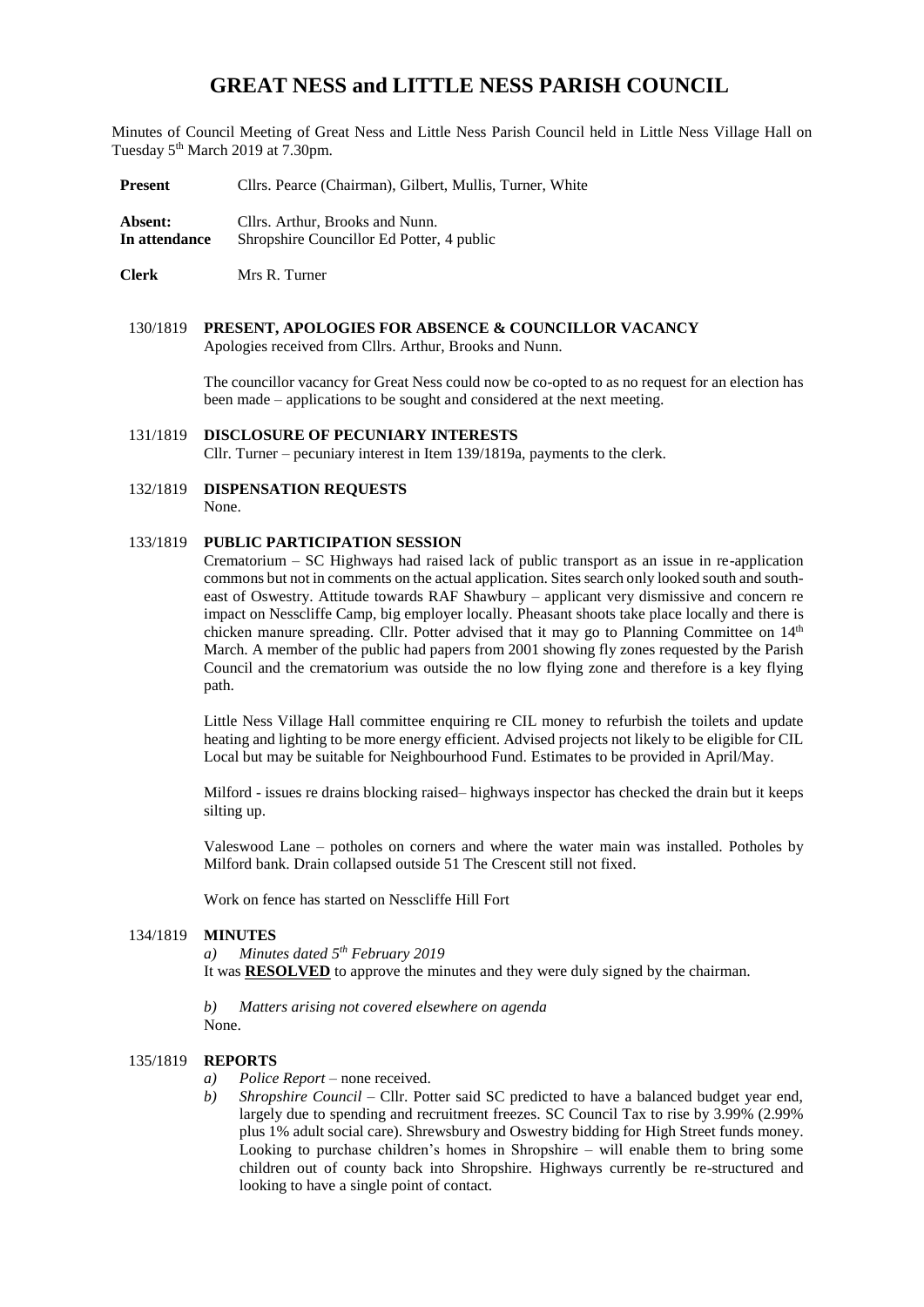- *c) Youth Club* getting good attendance and looking forward to lighter nights so can play outside.
- *d) Parish Councillor Reports*  Congratulations noted to the people who organised Peaky Blinders as raised almost £3,000 towards a stage at the school.
- *e) Clerk's Report*

| <b>Issue</b>                              | Date                               | <b>Update</b>                                                                                                                                                                                                                                                                                                                                                                                                                                                                                                                                                                                                                                                                                                                                                                                                                                                                                         |  |  |  |
|-------------------------------------------|------------------------------------|-------------------------------------------------------------------------------------------------------------------------------------------------------------------------------------------------------------------------------------------------------------------------------------------------------------------------------------------------------------------------------------------------------------------------------------------------------------------------------------------------------------------------------------------------------------------------------------------------------------------------------------------------------------------------------------------------------------------------------------------------------------------------------------------------------------------------------------------------------------------------------------------------------|--|--|--|
| Milford Bank -<br>blocked drains          | Ongoing                            | Reported to SC Highways                                                                                                                                                                                                                                                                                                                                                                                                                                                                                                                                                                                                                                                                                                                                                                                                                                                                               |  |  |  |
| Potholes & footpath<br><b>Little Ness</b> | Ongoing                            | Raised with SC Highways                                                                                                                                                                                                                                                                                                                                                                                                                                                                                                                                                                                                                                                                                                                                                                                                                                                                               |  |  |  |
| CIL (Local)                               | March 22 <sup>nd</sup><br>deadline | I have spoken to Mathew Mead and sifted through<br>the projects in the Place Plan (circulated with Feb<br>agenda) and would suggest submitting EOIs for the<br>following:<br>Traffic calming Nesscliffe – lining,<br>gateways, VAS at Shrewsbury end of<br>village (Oswestry end covered by Phase 2<br>of Shrewsbury Homes scheme)<br>Traffic calming Great Ness - lining and<br>gateways<br>Play equipment $-$ seek money to replace<br>and upgrade equipment at nesscliffe.<br>Possibly consider having an outdoor gym.<br>Ideas raised previously include 5 a side (is<br>public access from field side) football and<br>a skate park<br>Recreation building-Portacabin is in very<br>poor condition and it may be worth<br>considering upgrading this to provide a<br>proper toilet/changing facility and meeting<br>space which could also be used by the<br>youth club and school/sports teams. |  |  |  |

## 136/1819 **PLANNING NOTIFICATIONS**

- 1) 14/03797/OUT Development Land West Of Oakfield, Nesscliffe, Shrewsbury, Shropshire Proposal: Outline application for the erection of 6 No dwellings (to include access) *Awaiting decision*
- 2) 14/05257/FUL Proposed Dwelling Adj. Hopton Farm, Nesscliffe, Shrewsbury, Shropshire Proposal: Erection of a Single Plot Exception (SPE) affordable dwelling and formation of access *Awaiting Decision*
- 3) 17/04621/REM Proposed Residential Development East Of Wilcot Lane, Nesscliffe Proposal: Reserved matters pursuant to Outline permission 14/03259/OUT *Awaiting Decision*
- 4) 17/05070/FUL Agricultural Building North Of Red House Farm, Little Ness, Shrewsbury Proposal: Conversion of and extension to agricultural building to form single dwelling *Awaiting Decision*
- 5) 17/05151/EIA Proposed Poultry Units NW Of North Farm, Felton Butler Proposal: Erection of four poultry rearing buildings, eight feed bins, biomass store and amenity building including landscaping and tree planting. *Awaiting Decision*
- 6) 18/01779/FUL Agricultural Building North Of Red House Farm, Little Ness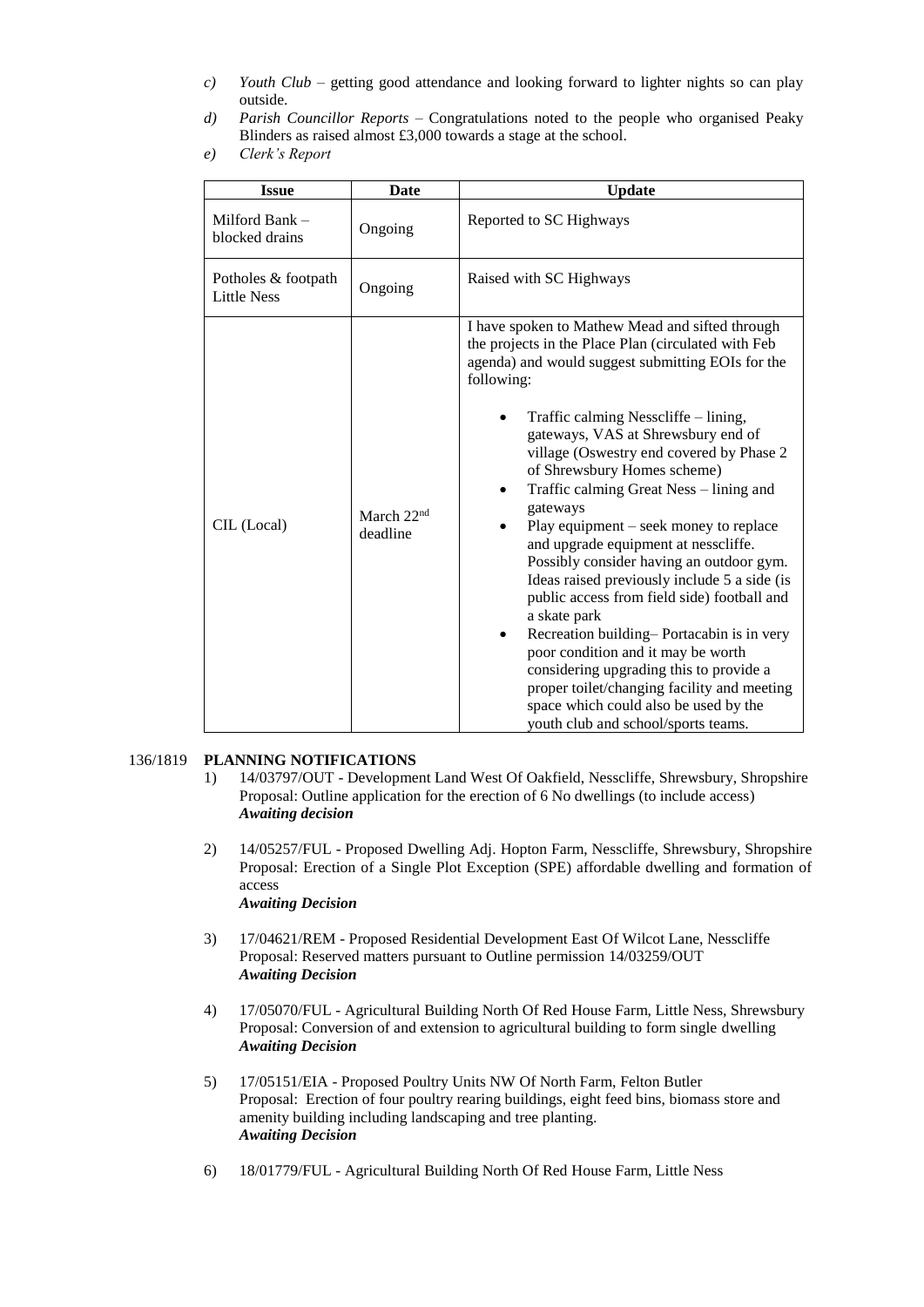Proposal: Conversion of agricultural building to form single dwelling *Awaiting Decision*

7) 18/03158/FUL - Pentre Industrial Estate, Pentre, Shropshire Proposal: Erection of B8 industrial storage units & refurbishment works to existing industrial unit

*Awaiting Decision*

- 8) 18/03274/REM Proposed Residential Development East Of Mulberry House, Great Ness, Proposal: Approval of reserved matters (access, appearance, landscaping, layout and scale) for 1No dwelling pursuant to planning permission 14/00694/OUT for the erection of two residential dwellings and associated works *Awaiting Decision*
- 9) 18/04033/OUT Kinton Manor, Kinton, Shrewsbury, Shropshire, SY4 1AZ Proposal: Outline application for residential development of five dwellings, creation of vehicular access, driveway and passing places to include access and scale *Awaiting Decision*
- 10) 18/04295/REM Proposed Residential Development East Of Mulberry House (Plot 1), Great Ness, Shropshire Proposal: Approval of reserved matters (access, appearance, landscaping, layout and scale) pursuant to 14/00694/OUT for the erection of one dwelling (Plot 1) *Awaiting Decision*
- 11) 18/04663/OUT Proposed Dwelling South Of Stoneycroft, Valeswood, Little Ness, Shrewsbury, Shropshire, SY4 2LH Proposal: Outline planning application for the erection of one residential dwelling and all associated works *Awaiting Decision*
- 12) 18/04965/FUL Proposed Crematorium North Of, Nesscliffe, Shrewsbury, Shropshire Proposal: Erection of a new crematorium with associated access, car parking and landscaping *Awaiting Decision*
- 13) 18/05364/OUT Proposed Dwelling West Of 22, Valeswood, Little Ness Proposal: Outline application for the erection of a detached dwelling together with revised vehicular access all other matters to be reserved *Pending Consideration*
- 14) 18/04941/FUL Development Land Opposite The Crescent, Nescliffe, Shrewsbury, Shropshire, SY4 1DR Proposal: Alterations to the layout of Phase 2 (western side) due to the inaccurate location of the sewer main on the previous scheme, and substitution of house types *Pending Consideration*
- 15) 17/02960/FUL Great Ness Dryers Caravan Storage, Warehouse and Office, Rodefern Lane, Great Ness. Erection of detached dwelling with detached garage following demolition of agricultural/industrial buildings former grain store *Notification of Planning Appeal*
- 16) 18/05056/FUL Little Ness Farm, Little Ness, Shrewsbury, Shropshire, SY4 2LG Proposal: Erection of a detached 2 bedroomed dwelling and associated works
- 17) 18/05544/FUL Paddock View, Valeswood Lane, Valeswood, Little Ness, SY4 2LH Proposal: Provision of new vehicular access *Grant Permission*
- 18) 18/05801/VAR Proposed Earth Sheltered Eco Dwelling At, Hopton, Nesscliffe, Proposal: Variation of condition 2 (approved plans) pursuant of 14/03858/FUL to allow for modifications in siting of the approved garage; and changes to the orientation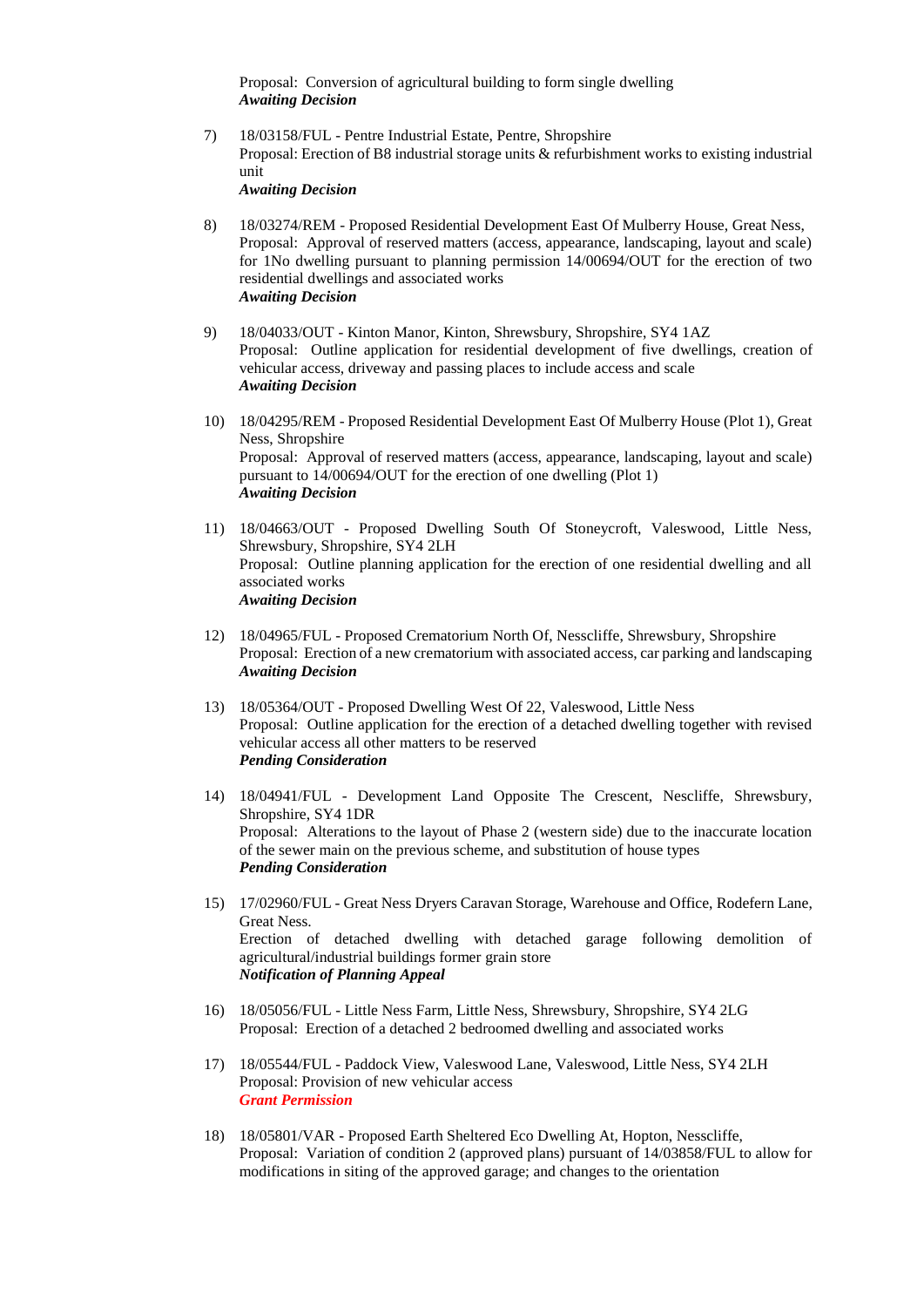#### *Awaiting Decision*

- 19) 18/05577/FUL Pool Hill, Wilcott, Shrewsbury, Shropshire, SY4 1BJ Proposal: Erection of detached garage with attic room over *Awaiting Decision*
- 20) 19/00043/FUL Treetops, Holyhead Road, Nesscliffe, Shrewsbury, Shropshire, SY4 1AY Proposal: Proposed removal of existing Portacabins and the construction of new Offices, Canteen and Toilets *Grant Permission*
- 21) 18/05893/VAR Proposed Residential Development Land Adj. Crosshills, Nesscliffe Proposal: Variation of Condition No. 2 attached to planning permission 17/00282/FUL dated 27 June 2017 - alterations/amendments to plot 2 and 3 house types *Awaiting Decision*
- 22) 18/04176/FUL The Patches, Valeswood Lane, Valeswood, Little Ness, SY4 2LH Proposal: Change of use of land for the purpose of siting 12 lodges for holiday accommodation including one lodge for use as a reception and park warden's accommodation *Awaiting Decision*
- 23) 19/00361/VAR Adcote School, Little Ness, Shrewsbury, Shropshire, SY4 2JY Proposal: Variation of condition No. 7 (temporary period) pursuant to 14/00970/OUT erection of two temporary buildings - to allow for an increase in temporary period of three years (expire 14.04.2022) *Awaiting Decision*
- 24) 18/05364/OUT Proposed Dwelling West Of 22 Valeswood, Little Ness, Shropshire Proposal: Outline application for the erection of a detached dwelling together with revised vehicular access all other matters to be reserved *Awaiting Decision*

#### 137/1819 **PLANNING APPLICATIONS**– *To agree comments*

1) 18/04965/FUL - Proposed Crematorium North Of, Nesscliffe, Shrewsbury, Shropshire Proposal: Erection of a new crematorium with associated access, car parking and landscaping

Comments: It was **RESOLVED** to add the following to the parish council's objection: 1) Access / highways - must only be allowed to approach from north/Wolfshead roundabout and signs must be in place stating this and no access signs in place from other directions. We note that in the pre-app advice the issue of public transport was raised so why has this not been followed through into SC highways comments on the application? Visits to crematorium memorial garden are not accounted for in the plans re traffic movement.

2) Site search - Why was a site selected that is outside the accepted maximum time of 30 minutes and 9 miles from its primary catchment, when closer and more appropriate sites were likely to be available? The applicant has only looked south and south-east of Oswestry and this is inadequate.

3) There is a lack of data on the two crematoriums currently used

4) Impact on RAF Shawbury/Nesscliffe Army Camp - the applicant is very dismissive of concerns raised by the MOD. We believe the crematorium was outside the no low flying zone agreed by RAF in 2001 and therefore it is a key flying path for the RAF as it is necessary to use it to avoid low/no fly zones close to the site. The parish council is concerned about the impact on RAF Shawbury and impacts on Nesscliffe Army Camp who are a big employer locally. .

5) Pollution, including mercury.

6) Appearance - not thoughtfully designed and brick not suited to local area. Needs local stone and natural materials. Impact visually on setting of the hill. The suggestion of a bund is inadequate and will not be effective.

7) Environmental impact - adverse impact on open space and the open character of the area, including impact on the setting of Nesscliffe Hill

8) Pheasant shoots take place locally and chicken manure spreading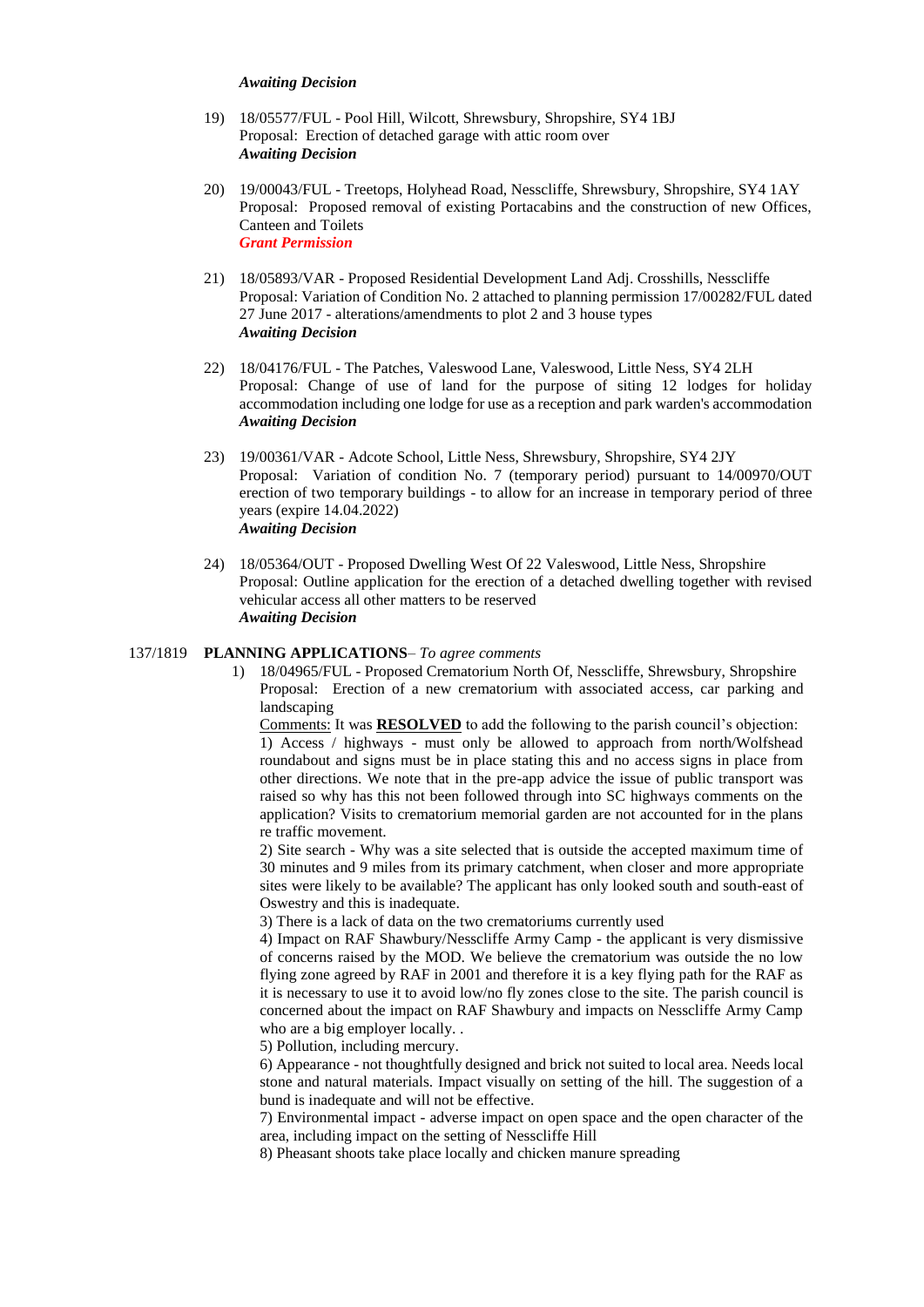9) Cumulative impact of development - Nesscliffe has already had planning commitments that will more than double the number of houses in the village (significantly in excess of that allocated in SAMDEV). This development could jeopardise the development boundary the PC agreed as part of the Local Plan Review because the development of this site extends development north of the village.

If this development is approved, it is essential that the impacts on the community outlined above are mitigated - the parish council would therefore request that through a Sec 106 agreement funding is secured for traffic calming, better signage, open space projects and community facilities and projects (e.g. funding for meeting spaces such as the Village Hall which are likely to be used by funeral parties)

Cllr. White to attend Planning Committee on 14<sup>th</sup> March.

- 2) 19/00639/FUL The Barn, Alderton Hall, Nesscliffe, Shrewsbury, SY4 1AW Proposal: Erection of replacement entrance porch and a new porch over rear utility door; alterations to existing window openings together with provision of new openings Comments: None.
- 3) 19/00647/FUL The Poplars, Rodefern Lane, Great Ness, Shrewsbury Proposal: Erection of agricultural building and extension of existing concrete apron following demolition of existing agricultural/industrial buildings Comments: It was noted that the address was wrong on the planning portal – planning validation have been notified. No objection but ask for condition that not to be used to store chicken manure, in particular given its location central to Great Ness.

#### 138/1819 **PARISH MATTERS**

*a) Footpath opposite The Crescent & boundary of Phase 2 development* – footpath – Cllr. White said that he believes the map published by ROW is inaccurate. Bridleway originally from entrance to The Crescent not on the ROW map and not on the plans. Bridleway / footpath up back of houses on The Crescent, not used as a footpath. It was agreed to seek clarification from the PROW team and ask when the bridleway was last in place on the map.

It was further agreed to speak to Berrys re the timescales for payment of the £20k for the MUGA as the school lottery money runs out Easter.

- *b) Portacabin* Cllr. White has looked at the roof and inside. One quarter storage, three quarter space. Large patch of damp and roof domed and sagging. Needs extensive repairs. Only 2 of the 9 windows are open.
- *c) Highway maintenance* see clerk's report and public session. Report potholes at The Oaks.
- *d) CIL (Local) funding EOIs – to consider projects to pursue & note CIL and Neighbourhood Fund collected* – the list of potential projects outlined in the clerk's report was discussed it was **RESOLVED** to hold an additional council meeting on  $20<sup>th</sup>$  March to agree the CIL Local draft bids. In the meantime, the clerk would research prices for the items in the bids. *e) Reports of other parish matters*
	- Road between Felton Butler Manor and Felton Butler roundabout very bad potholes.

#### 139/1819 **FINANCIAL MATTERS**

*a) Payments including payments made between meetings* - it was **RESOLVED** to approve the following:

| Ref                   | <b>Pavee</b> | <b>Item</b> | <b>Method</b> | <b>Net</b> | <b>VAT</b> | Gross   |
|-----------------------|--------------|-------------|---------------|------------|------------|---------|
| P61-1819              | Scottish     | Electricity | DD            | £29.77     | £1.49      | £31.26  |
|                       | Power        |             |               |            |            |         |
| P <sub>62</sub> -1819 | R Turner     | Salary      | SO.           | £406.69    | £0.00      | £406.69 |
| P <sub>6</sub> 3-1819 | R Turner     | Expenses    | 10610         | £17.33     | £0.00      | £17.33  |
| P64-1819              | <b>SCPF</b>  | Pension     | 10611         | £84.85     | £0.00      | £84.85  |

#### **Main parish council account:**

*b) Income received* - £150 grant for youth club from Montford PC